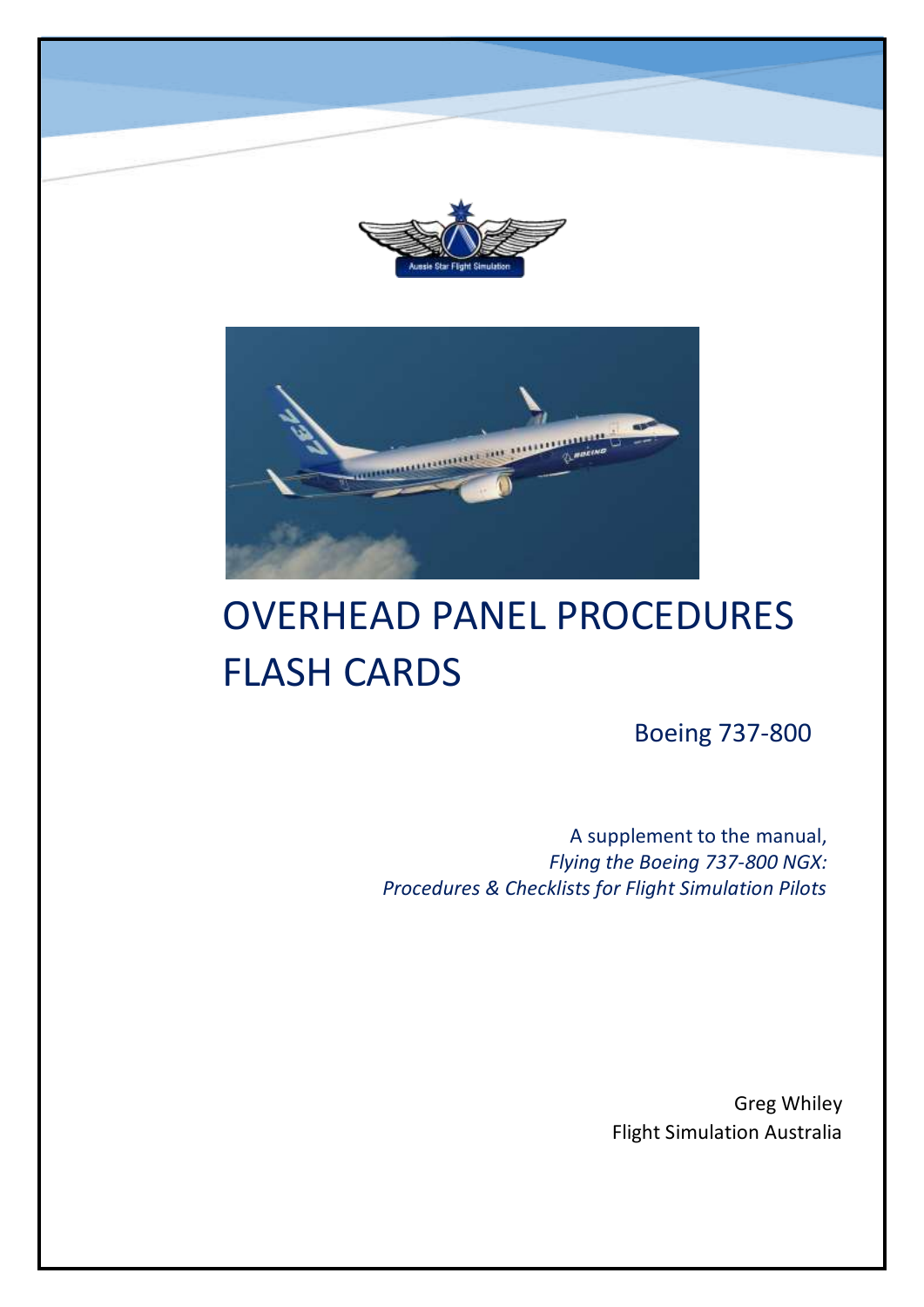#### **ELECTRICAL POWER UP**



| 1  | <b>Battery Switch</b>           | ON / GUARD CLOSED    |
|----|---------------------------------|----------------------|
| 2  | <b>Standby Power</b>            | <b>GUARD CLOSED</b>  |
| 3  | <b>Alternate Flaps</b>          | <b>GUARD CLOSED</b>  |
| 4  | <b>Wiper Selectors</b>          | <b>PARK</b>          |
| 5  | <b>Electric Hydraulic Pumps</b> | <b>OFF</b>           |
| 6  | <b>Ground Power</b>             | ON (if required)     |
| 7  | Left Aft Fuel Pump              | ON (if APU required) |
| 8  | <b>Fuel Cross Feed Selector</b> | <b>CLOSED</b>        |
| 9  | APU                             | <b>START</b>         |
| 10 | APU Generator Bus switches      | ΟN                   |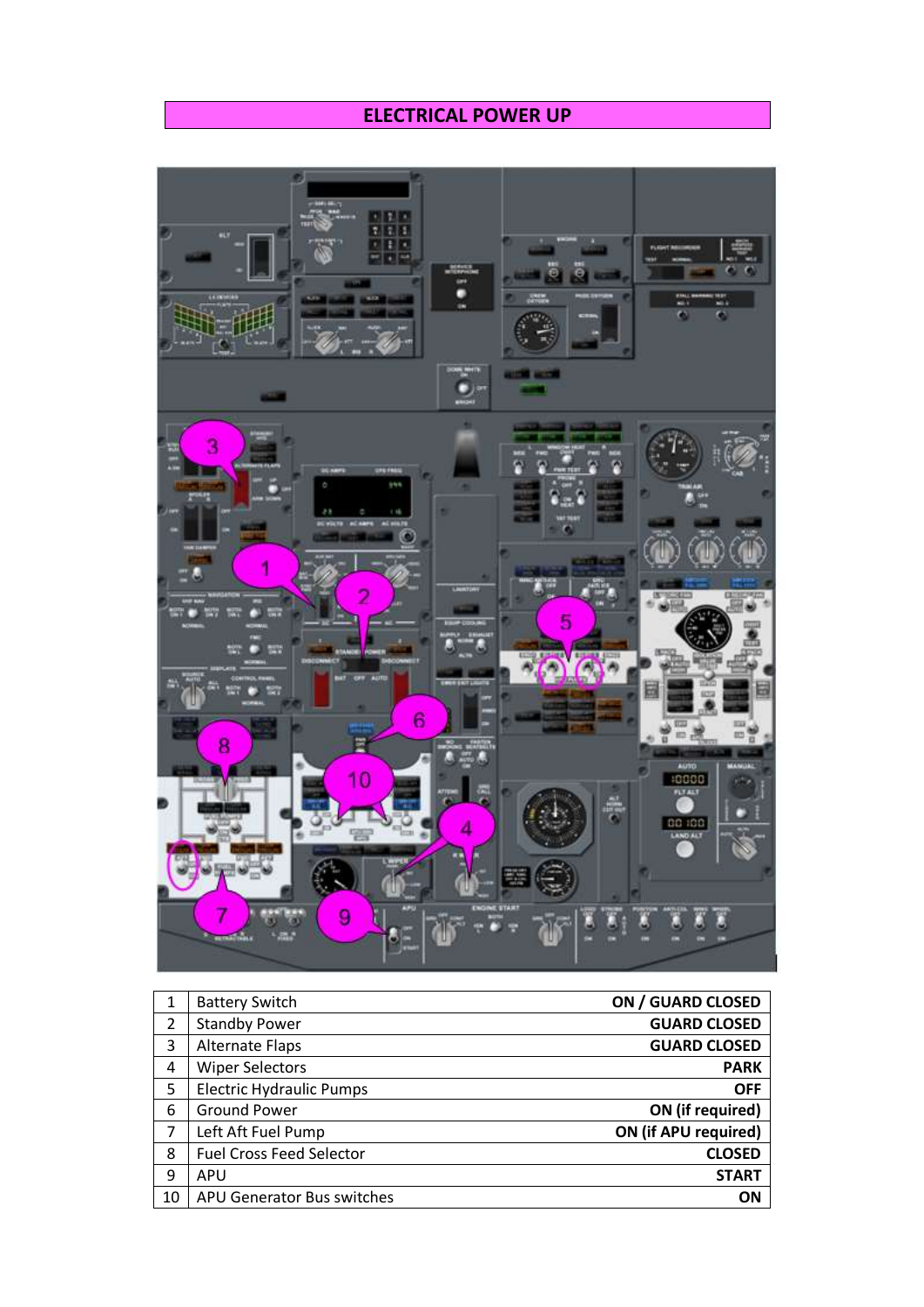# **PRELIMINARY PREFLIGHT (Captain or First Officer)**



|    | <b>PRELIMINARY PREFLIGHT</b> |                     |  |  |
|----|------------------------------|---------------------|--|--|
| 11 | <b>IRS Mode Selectors</b>    | <b>OFF then NAV</b> |  |  |
| 12 | <b>PSEU Light Verify</b>     | <b>EXTINGUISHED</b> |  |  |
| 13 | Service Interphone           | OFF                 |  |  |
| 14 | Passenger Oxygen             | <b>SET</b>          |  |  |
| 15 | <b>Flight Recorder</b>       | <b>GUARD CLOSED</b> |  |  |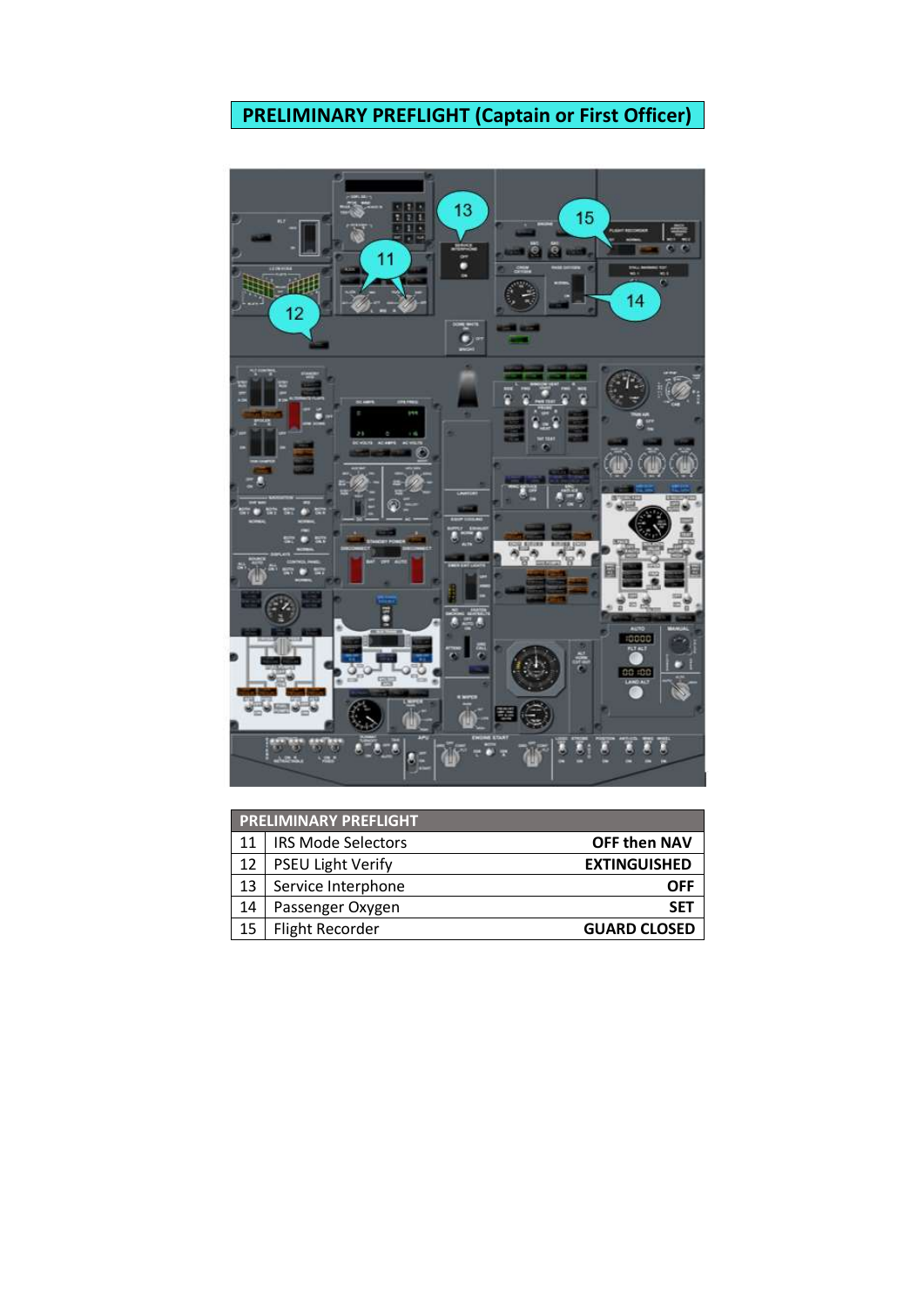## **PREFLIGHT PROCEDURE – First Officer**



| <b>FLIGHT CONTROL PANEL</b> |                                     |                      | <b>ELECTRICAL PANEL</b> |                                    |                     |
|-----------------------------|-------------------------------------|----------------------|-------------------------|------------------------------------|---------------------|
| 16                          | <b>Flight Control Switches</b>      | <b>GUARDS CLOSED</b> | 1                       | <b>Battery Switch</b>              | <b>GUARD CLOSED</b> |
| 17                          | <b>Flight Spoiler Switches</b>      | <b>GUARDS CLOSED</b> | 26                      | Cab/Utility Power Switch           | <b>GUARD CLOSED</b> |
| 18                          | Yaw Damper Switch                   | ΟN                   | 2                       | <b>Standby Power Switch</b>        | <b>GUARD CLOSED</b> |
| 19                          | Alternate Flaps Master Switch       | <b>GUARD CLOSED</b>  | 27                      | <b>Gen Drive Disconnect Switch</b> | <b>GUARD CLOSED</b> |
| 20                          | Alternate Flaps Position Switch     | <b>OFF</b>           | 28                      | <b>Bus Transfer Switch</b>         | <b>GUARD CLOSED</b> |
|                             | <b>NAVIGATION PANEL</b>             |                      |                         | <b>APU POWER</b>                   |                     |
| P                           | <b>VHF NAV Transfer Switch</b>      | <b>NORMAL</b>        | 7                       | Left Centre Fuel Tank              | <b>ON</b>           |
| P                           | <b>IRS Transfer Switch</b>          | <b>NORMAL</b>        | 9                       | <b>APU Switch</b>                  | <b>START</b>        |
|                             | <b>DISPLAYS PANEL</b>               |                      | 10                      | APU Gen Bus Switches               | <b>ON</b>           |
| 21                          | Source Selector                     | <b>AUTO</b>          |                         | Verify SOURCE OFF lights           | <b>EXTINGUISHED</b> |
| 22                          | <b>Control Panel Select Switch</b>  | <b>NORMAL</b>        |                         | Verify TRANSFER BUS OFF lights     | <b>EXTINGUISHED</b> |
|                             | <b>FUEL PANEL</b>                   |                      |                         | Verify LAVATORY SMOKE light        | <b>EXTINGUISHED</b> |
|                             | Verify ENG VALVE CLOSED lights      | <b>ILLUMINATED</b>   | 29                      | <b>Equipment Cooling</b>           | <b>NORM</b>         |
|                             | Verify SPA VALVE CLOSED lights      | <b>ILLUMINATED</b>   | 30                      | <b>Emergency Exit Lights</b>       | <b>GUARD CLOSED</b> |
|                             | Verify FILTER BYPASS lights         | <b>EXTINGUISHED</b>  | 31                      | Windshield Wiper Selectors         | <b>PARK</b>         |
| 8                           | <b>Cross Feed Selector</b>          | <b>CLOSED</b>        | 32                      | <b>Window Heat Switches</b>        | <b>ON</b>           |
| 7                           | <b>Fuel Pump Switches</b>           | <b>OFF</b>           | 33                      | <b>Probe Heat Switches</b>         | <b>OFF</b>          |
|                             | Verify centre tank LOW PRESS Lights | <b>EXTINGUISHED</b>  | 34                      | Wing Anti-ice                      | <b>OFF</b>          |
|                             | Verify main tank LOW PRESS lights   | <b>ILLUMINATED</b>   | 35                      | <b>Engine Hydraulic Pumps</b>      | ON                  |

 *Continued next page*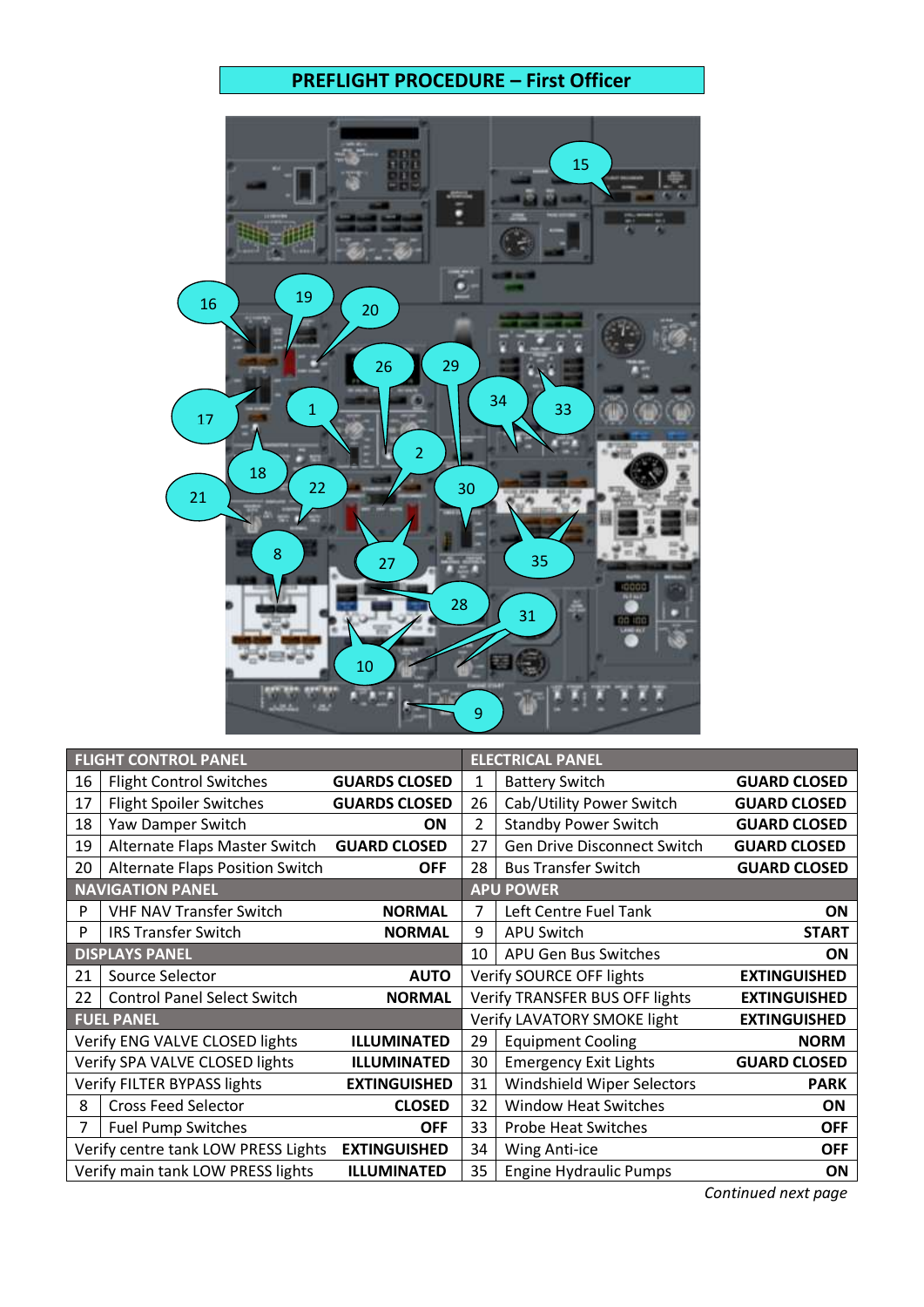

| <b>AIR CONDITIONING PANEL</b>                       |                                   |                                                                  | <b>LIGHTING PANEL</b>                             |                                       |                   |
|-----------------------------------------------------|-----------------------------------|------------------------------------------------------------------|---------------------------------------------------|---------------------------------------|-------------------|
| 36                                                  | Trim Air Switch                   | <b>ON</b>                                                        | 43                                                | Landing Lights Switches               | <b>OFF</b>        |
|                                                     | Verify ZONE TEMP lights           | <b>EXTINGUISHED</b>                                              | 43                                                | <b>Runway Turnoff Lights Switches</b> | <b>OFF</b>        |
| 23                                                  | <b>Recirculation Fan Switches</b> | <b>AUTO</b>                                                      | 43                                                | Taxi Light Switch                     | <b>OFF</b>        |
| 25                                                  | <b>Pack Switches</b>              | <b>AUTO</b>                                                      | 46                                                | Logo Light Switch                     | ON (at night)     |
| 24                                                  | <b>Isolation Valve Switches</b>   | <b>OPEN</b>                                                      | 46                                                | Position Light Switch                 | <b>ON</b>         |
| 38                                                  | <b>Engine Bleed Air Switches</b>  | <b>ON</b>                                                        | 46                                                | Anti Collision Light Switch           | <b>OFF</b>        |
| 39                                                  | APU Bleed Air Switches            | ON                                                               | 46                                                | Strobe Light Switch                   | <b>OFF</b>        |
| Verify DUEL BLEED light                             |                                   | <b>ILLUMINATED</b>                                               | 46                                                | Wing Light Switch                     | <b>OFF</b>        |
| <b>Verify PACK lights</b><br><b>EXTINGUISHED</b>    |                                   |                                                                  | <b>ENGINE START PANEL</b>                         |                                       |                   |
|                                                     | Verify WING BODY OVERHEAT         | <b>EXTINGUISHED</b>                                              | 44                                                | Ignition Select Switch                | <b>IGN L or R</b> |
| Verify BLEED TRIP OFF lights                        |                                   | <b>EXTINGUISHED</b>                                              | 45                                                | <b>Engine Start Switches</b>          | <b>OFF</b>        |
|                                                     | <b>CABIN PRESSURE PANEL</b>       |                                                                  |                                                   |                                       |                   |
| Verify AUTO FAIL light<br><b>EXTINGUISHED</b>       |                                   | Refer to the manual Flying the Boeing 737-800 NGX:               |                                                   |                                       |                   |
| Verify OFF SCHEDULED DESCENT<br><b>EXTINGUISHED</b> |                                   | <b>Procedures &amp; Checklists for Flight Simulation Pilots,</b> |                                                   |                                       |                   |
| 40                                                  | Flight Altitude Indicator         | <b>CRUISE ALTITUDE</b>                                           | Pages 18 to 24 for remaining preflight procedures |                                       |                   |
| 41                                                  | Landing Alt Indicator             | <b>DESTINATION LEVEL</b>                                         |                                                   |                                       |                   |

42 Pressurisation Mode selector **AUTO**<br>Verify ALT light **EXTINGUISHED** 

Verify MANUAL light **EXTINGUISHED**

Verify ALT light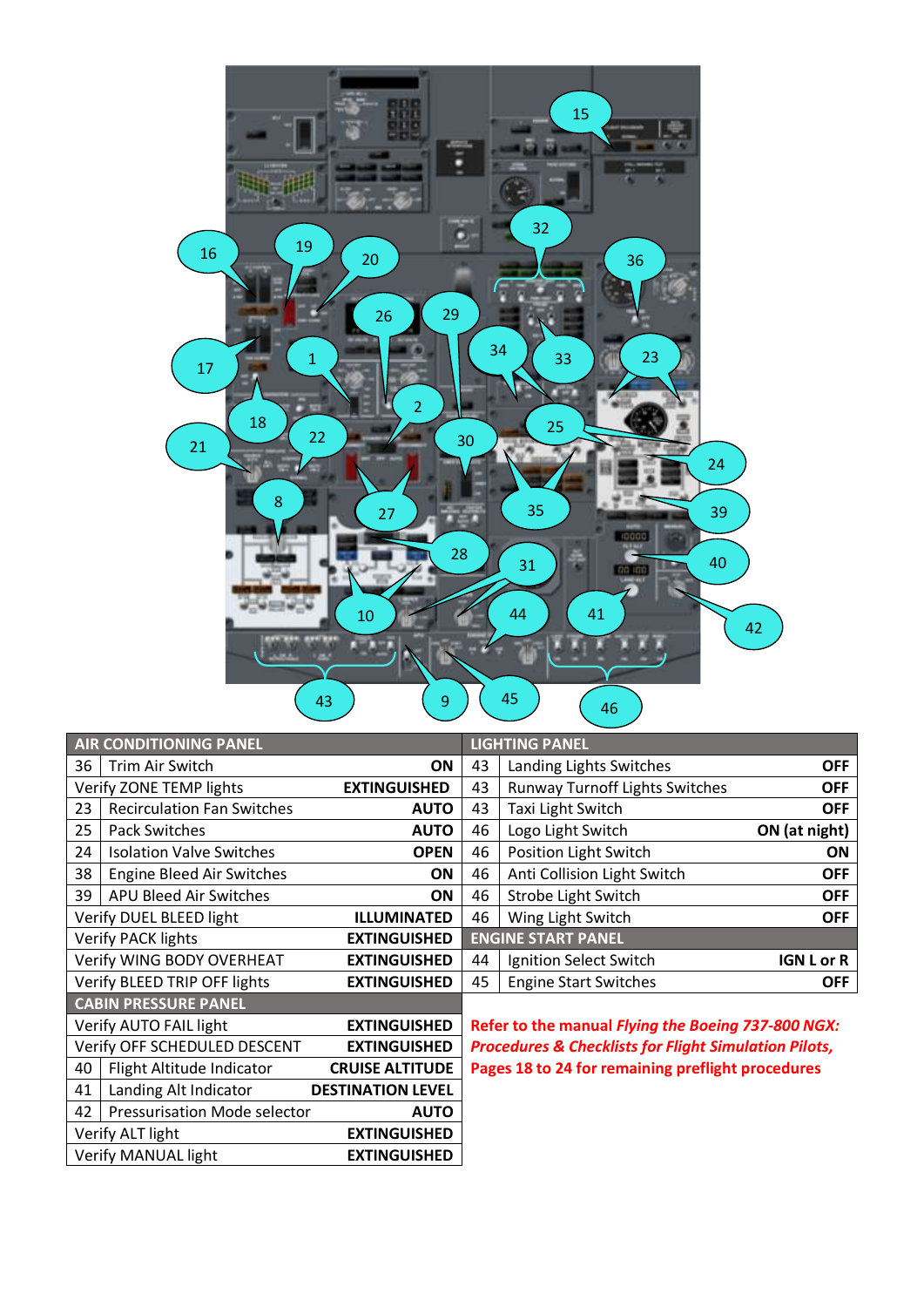#### **ENGINE START PROCEDURE**



| <b>BEFORE START</b> |                                 |              | <b>AFTER START</b> |                              |                    |
|---------------------|---------------------------------|--------------|--------------------|------------------------------|--------------------|
| 7                   | <b>Fuel Pumps</b>               | ON           | 47                 | Generator 1 & 2              | ON                 |
| 5                   | <b>Electric Hydraulic Pumps</b> | ΟN           | 33                 | Probe Heat                   | ON                 |
| 35                  | <b>Engine Hydraulic Pumps</b>   | ΟN           | 34                 | Wing Anti-ice                | <b>AS REQUIRED</b> |
| 46                  | Anti Collision Lights           | ON           | 34                 | <b>Engine Anti-ice</b>       | <b>AS REQUIRED</b> |
|                     | <b>ENGINE START</b>             |              | 25                 | Packs                        | <b>AUTO</b>        |
| 25                  | Packs                           | <b>OFF</b>   | 37                 | <b>Recirculation Fans</b>    | <b>AUTO</b>        |
| 37                  | <b>Recirculation Fans</b>       | <b>AUTO</b>  | 27                 | <b>Isolation Valve</b>       | <b>OPEN</b>        |
| 45                  | <b>Engine Start Switch</b>      | GND (L or R) | 39                 | APU Bleed Air                | <b>OFF</b>         |
| 44                  | Ignition Select Switch          | L or R       | 10                 | APU Gen Switches             | <b>OFF</b>         |
|                     |                                 |              | 9                  | <b>APU Switch</b>            | <b>OFF</b>         |
|                     |                                 |              | 45                 | <b>Engine Start Switches</b> | <b>CONTINUOUS</b>  |
|                     |                                 |              | 43                 | Taxi Lights                  | ON (Logo at night) |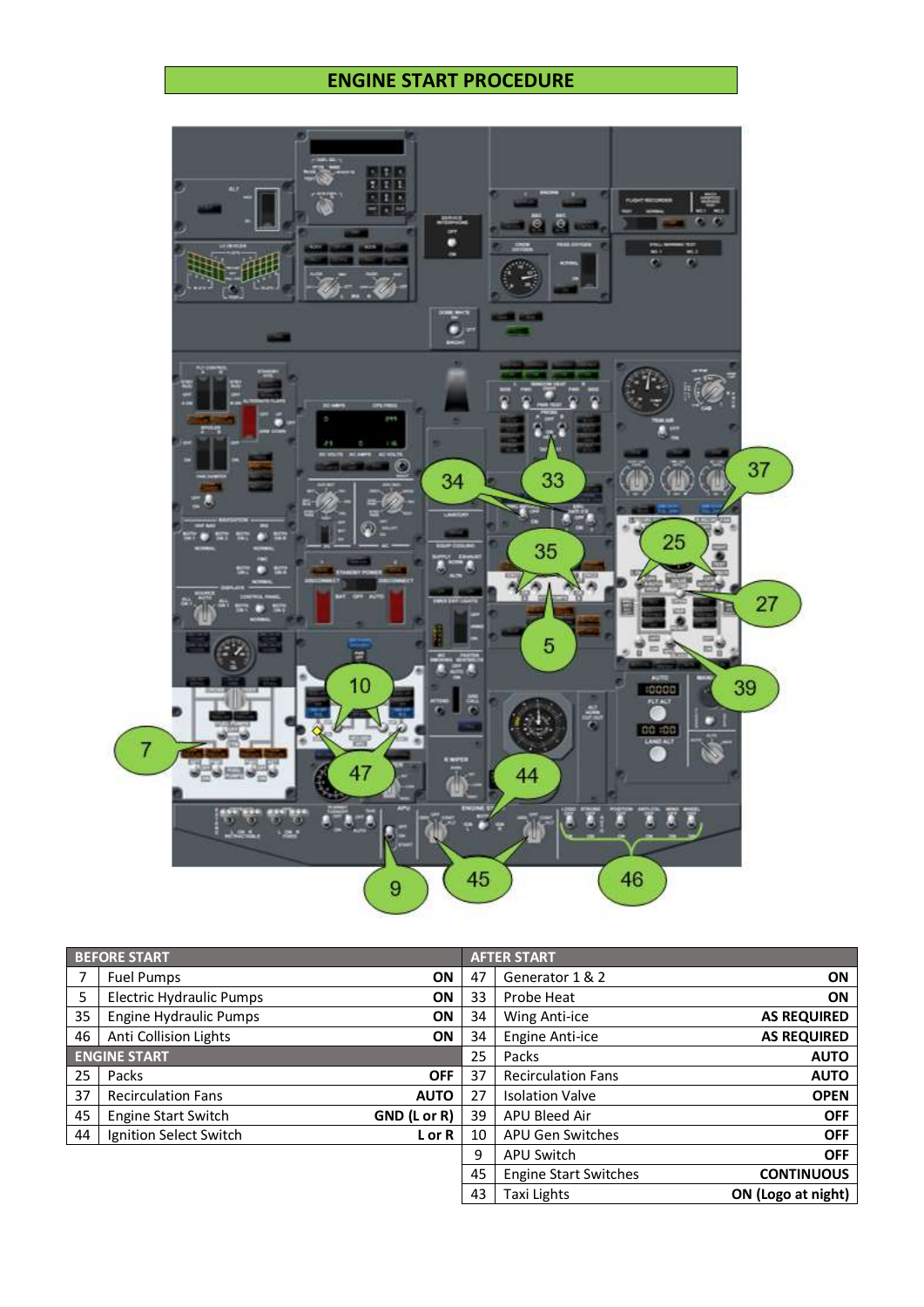## **TAKEOFF, CLIMB & CRUISE**



|                | <b>BEFORE TAKEOFF</b>          |                    |  |  |  |
|----------------|--------------------------------|--------------------|--|--|--|
| 44             | Ignition Select Switch         | <b>BOTH</b>        |  |  |  |
| 43             | Taxi Lights                    | <b>OFF</b>         |  |  |  |
| 43             | Landing Lights                 | ON                 |  |  |  |
|                | <b>AFTER TAKEOFF</b>           |                    |  |  |  |
| 38             | <b>Engine Bleed Switches</b>   | ON                 |  |  |  |
| 25             | Packs                          | <b>AUTO</b>        |  |  |  |
| 43             | Landing Lights                 | <b>OFF</b>         |  |  |  |
| 48             | Passenger Signs                | <b>AS REQUIRED</b> |  |  |  |
| $\overline{7}$ | Centre Fuel Tank (if < 460 Kg) | OFF                |  |  |  |